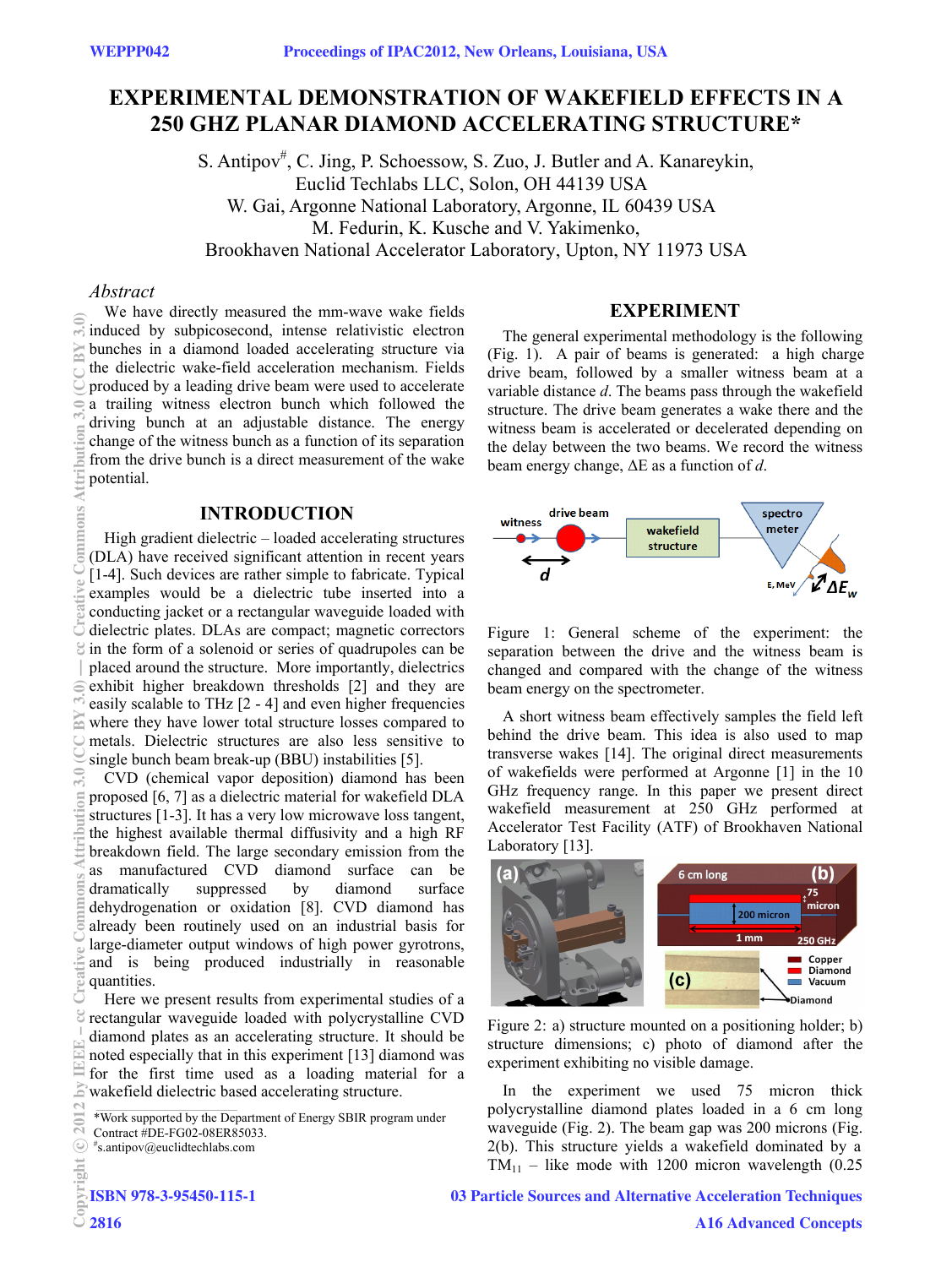THz). The ATF drive beam is very short and also excites higher order modes, hence the wake is not a pure sine wave (see Fig. 5).

The subpicosecond drive and witness beams are produced by the technique described in [9]. A beam accelerated off-crest hence having a linear energy chirp (the head of the beam having lower energy than the tail) passes through a dogleg – a dispersionless translating section that consists of two bending dipoles whose bend angles are equal in magnitude but opposite in sign. Focusing optics are located between the dipoles. A mask is placed between the dogleg dipoles where the beam transverse size is dominated by the correlated energy spread. After the second dipole magnet the transverse pattern introduced by the mask becomes the longitudinal charge density distribution. In our case the mask was motorized and allowed creation of a drive beam followed by a witness beam at a variable delay.



Figure 3: Extraction of the experimental current profile for data processing.

The mask pattern and the image of the beam on the phosphor screen immediately after the mask is correlated with beam's resulting longitudinal distribution after the second set of dipole magnets. Therefore the image of the beam after the mask can be calibrated to determine the resulting beam's longitudinal distribution. This calibration is done via coherent transition radiation (CTR) interferometry. In this technique two test beamlets are created by the mask and recorded on a phosphor screen after the mask. In particular the distance between the beamlets is measured on the phosphor screen. After the second dipole the distance (along z) between these two beamlets is measured by interferometric manipulation of the transition radiation signal which the beamlets emit passing through a thin CTR foil. Wavelengths longer than the beams are emitted coherently and carry information about the bunch lengths [10, 11]. Transition radiation is sent to an interferometer and the signal is recorded by a helium-cooled bolometer [4, 9]. From this measurement the distance between beamlets was determined and the phosphor screen image was calibrated. In our experiment we measured the drive beam longitudinal size to be 320 microns, and the witness beam was about 100 microns long. Figure 3 shows the image on the phosphor screen after the mask and the longitudinal current distribution 03 Particle Sources and Alternative Acceleration Techniques

obtained by this measurement and used in the theoretical wakefield computation. In this case we neglected the dispersion of the beam while it was being delivered to the experimental area where the diamond structure was installed. The dispersion effect was estimated by simulation (the program MAD (Methodical Accelerator Design) [12]) to be less than 5%.

 It is worth noting that the shaped beam still carries a linear energy chirp; in our case the head (drive) beam having higher energy than the witness beam (tail). Because of that when distance between the drive beam and the witness beam is being increased the new witness beam has higher energy then the previous witness beam due to the linear energy chirp required for this beam shaping technique. It is essential to calibrate this effect out, because the wakefield mapping procedure relies on the measurement of witness beam energy gain or loss as a function of the drive – witness beam delay.

From CTR interferometry calibration we obtained the longitudinal current distribution in the drive beam. The From CTR interferometry calibration we obtained the longitudinal current distribution in the drive beam. The transverse beam distribution was obtained from the image on the phosphor screen directly in front of the structu on the phosphor screen directly in front of the structure. We fitted the recorded transverse profile by a gaussian distribution with  $\sigma_x$  = 50  $\mu$ m,  $\sigma_y$  = 350  $\mu$ m. The longitudinal wakefield produced by a beam with this current distribution was numerically calculated and compared with the experimental results.



Figure 4: Spectrometer image shows the witness beam breaking up in two beamlets.

Because of the relatively large longitudinal size of the witness beam its head and tail sample different fields. In most cases this results in an increase in the witness beam energy spread. The witness beam can split in two as well (Fig. 4) when the high energy part of the beam is accelerated, while the lower energy part is decelerated. We traced the centroid of the witness beam when postprocessing the results (Fig. 5).

The spectrometer image is calibrated by varying the current in the spectrometer magnet. The relative change in witness beam energy depending on the drive – witness separation is measured on the spectrometer. Compared to the beam energy, when it does not go through the structure, we observe energy gain and loss in the interval from  $-0.6$  to  $+0.65$  MeV for the witness beam following a drive beam through the DLA structure. This yields a 10.8 MV/m gradient for a 6 cm structure. The measurement accuracy was limited by the spectrometer resolution ( $\sigma$  =